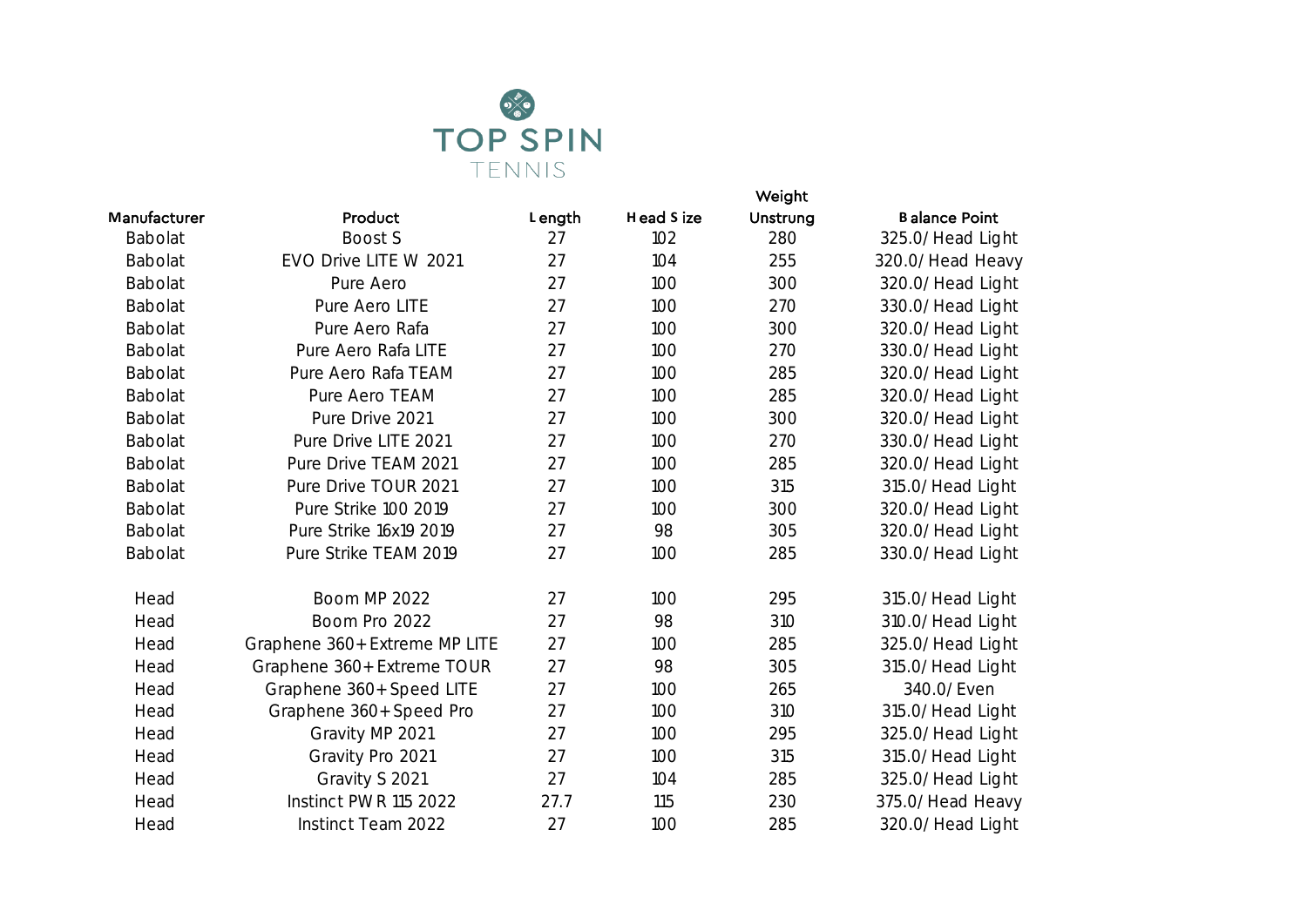| Head   | Prestige Tour 2021     | 27   | 95  | 315 | 315.0/Head Light |
|--------|------------------------|------|-----|-----|------------------|
| Head   | Radical LITE 2021      | 27   | 102 | 260 | 340.0/Even       |
| Head   | Radical MP 2021        | 27   | 98  | 300 | 320.0/Head Light |
| Head   | Radical PRO 2021       | 27   | 98  | 315 | 315.0/Head Light |
| Head   | Radical S 2021         | 27   | 102 | 280 | 320.0/Head Light |
| Head   | Speed MP 2022          | 27   | 100 | 300 | 320.0/Head Light |
| Head   | Speed MP L 2022        | 27   | 100 | 275 | 330.0/Head Light |
| Head   | Speed PRO 2022         | 27   | 100 | 310 | 315.0/Head Light |
| Head   | Speed TEAM 2022        | 27   | 100 | 285 | 320.0/Head Light |
| Head   | Speed TEAM L 2022      | 27   | 100 | 265 | 340.0/Even       |
| Volkl  | V-Cell 10 300g         | 27   | 98  | 300 | 325.0/Head Light |
| Volkl  | V-Cell 5               | 27   | 100 | 260 | 330.0/Head Light |
| Volkl  | V-Cell 6               | 27   | 100 | 275 | 330.0/Head Light |
| Volkl  | V-Cell 8 285gms        | 27   | 100 | 285 | 325.0/Head Light |
| Volkl  | V-Cell 8 300gms        | 27   | 100 | 300 | 320.0/Head Light |
| Wilson | <b>Blade 100L V8.0</b> | 27   | 100 | 285 | 330.0/Head Light |
| Wilson | Blade 100UL V8.0       | 27   | 100 | 265 | 335.0/Head Light |
| Wilson | <b>Blade 104 V8.0</b>  | 27.5 | 104 | 290 | 320.0/Head Light |
| Wilson | Blade 98 18x20 V8.0    | 27   | 98  | 305 | 320.0/Head Light |
| Wilson | <b>Blade 98S V8.0</b>  | 27   | 98  | 295 | 325.0/Head Light |
| Wilson | Clash 100 PRO V2.0     | 27   | 100 | 310 | 306.0/Head Light |
| Wilson | Clash 100 V2.0         | 27   | 100 | 295 | 310.0/Head Light |
| Wilson | Clash 100L V2.0        | 27   | 100 | 280 | 315.0/Head Light |
| Wilson | Clash 100UL V2.0       | 27   | 100 | 265 | 331.0/Head Light |
| Wilson | Clash 98 V2.0          | 27   | 98  | 310 | 306.0/Head Light |
| Wilson | Pro Staff 97 V13       | 27   | 97  | 315 | 310.0/Head Light |
| Wilson | Pro Staff 97L          | 27   | 97  | 290 | 325.0/Head Light |
| Wilson | Pro Staff 97L V13      | 27   | 97  | 290 | 325.0/Head Light |
| Wilson | Pro Staff 97UL V13     | 27   | 97  | 270 | 325.0/Head Light |
| Wilson | Pro Staff RF97 V13     | 27   | 97  | 340 | 305.0/Head Light |